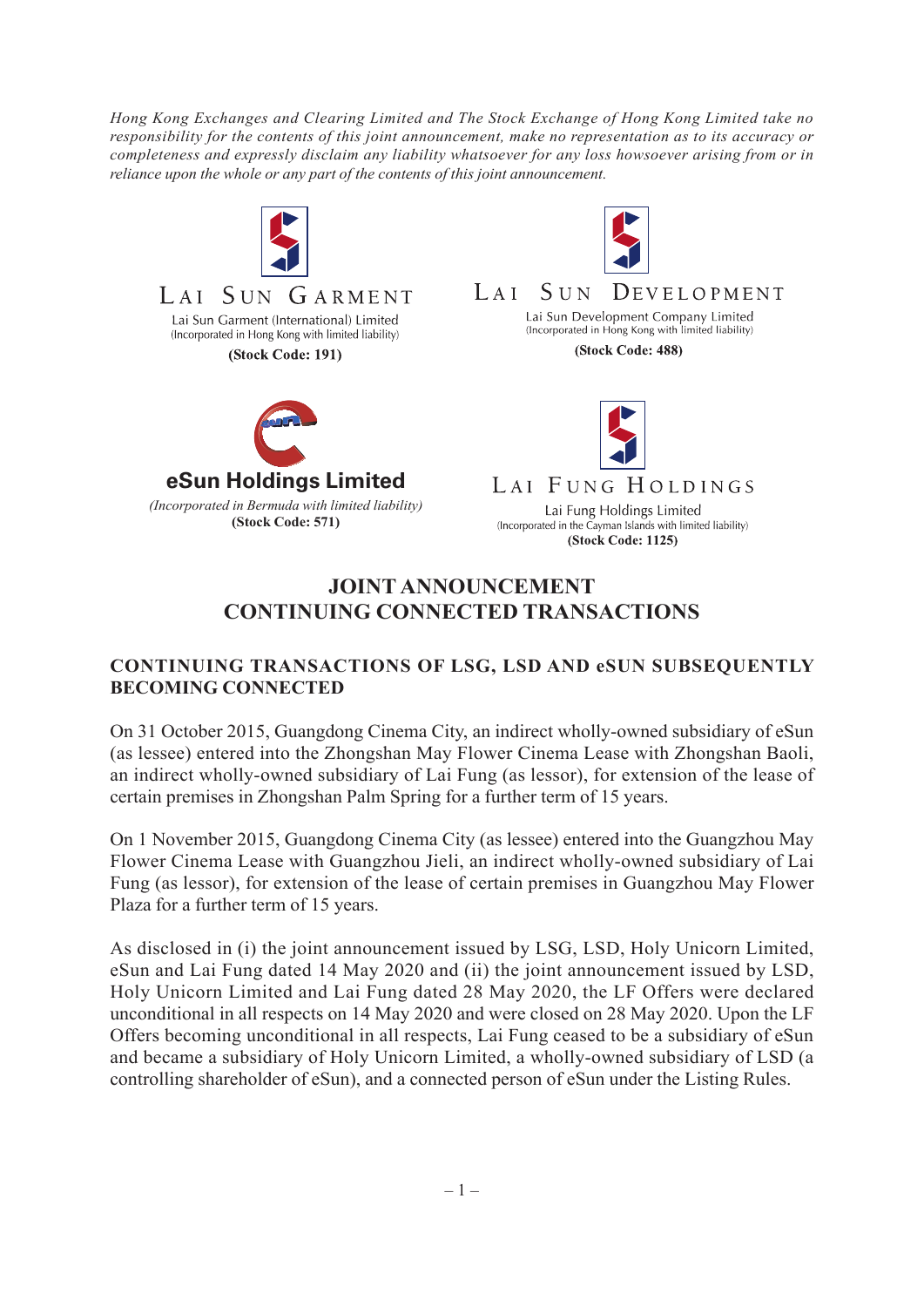The Yu Shareholders are substantial shareholders of LSG, and hence connected persons of LSG at the issuer level under the Listing Rules. On the basis of the Yu Shareholders' latest disclosures of interests in LSD, the Yu Shareholders are interested in 129,325,410 LSD shares (representing approximately 21.16% of the issued share capital of LSD) (other than through their interest in LSG). LSD has become a connected subsidiary of LSG as a result of the Yu Shareholders having become substantial shareholders of LSD. eSun, as a subsidiary of LSD, has therefore become a connected subsidiary, and hence a connected person, of LSG under the Listing Rules.

The Yu Shareholders are substantial shareholders of each of LSG and LSD, and hence connected persons of LSG and LSD at the issuer level under the Listing Rules. On the basis of the Yu Shareholders' latest disclosures of interests in Lai Fung, the Yu Shareholders are interested in 34,729,037 Lai Fung shares (representing approximately 10.49% of the issued share capital of Lai Fung) (other than through their interests in LSG and LSD). Lai Fung has become a connected subsidiary, and hence a connected person, of each of LSG and LSD under the Listing Rules as a result of the Yu Shareholders having become substantial shareholders of Lai Fung.

The May Flower Cinema Leases have become continuing connected transactions of LSG, LSD and eSun.

# **THE MAY FLOWER CINEMA LEASES**

## **1. Zhongshan May Flower Cinema Lease**

On 31 October 2015, Zhongshan Baoli and Guangdong Cinema City entered into the Zhongshan May Flower Cinema Lease, for extension of the lease of certain premises in Zhongshan Palm Spring for operation of the Zhongshan May Flower Cinema for a further term of 15 years from 1 November 2015 to 31 October 2030 (both days inclusive). The total base rent for such 15-year term (exclusive of property management fees, air-conditioning charges and additional turnover rent) is approximately RMB20,000,000 (equivalent to approximately HK\$22,156,000). The base rent for each calendar month is payable by the fifth day of that calendar month. The additional turnover rent (if any) shall be paid on an annual basis.

# **2. Guangzhou May Flower Cinema Lease**

On 1 November 2015, Guangzhou Jieli and Guangdong Cinema City entered into the Guangzhou May Flower Cinema Lease, for extension of the lease of certain premises in Guangzhou May Flower Plaza for operation of the Guangzhou May Flower Cinema for a further term of 15 years from 1 November 2015 to 31 October 2030 (both days inclusive). The total base rent for such 15-year term (exclusive of property management fees, air-conditioning charges and additional turnover rent) is approximately RMB50,000,000 (equivalent to approximately HK\$55,390,000). The base rent for each calendar month is payable by the fifth day of that calendar month. The additional turnover rent (if any) is payable on an annual basis.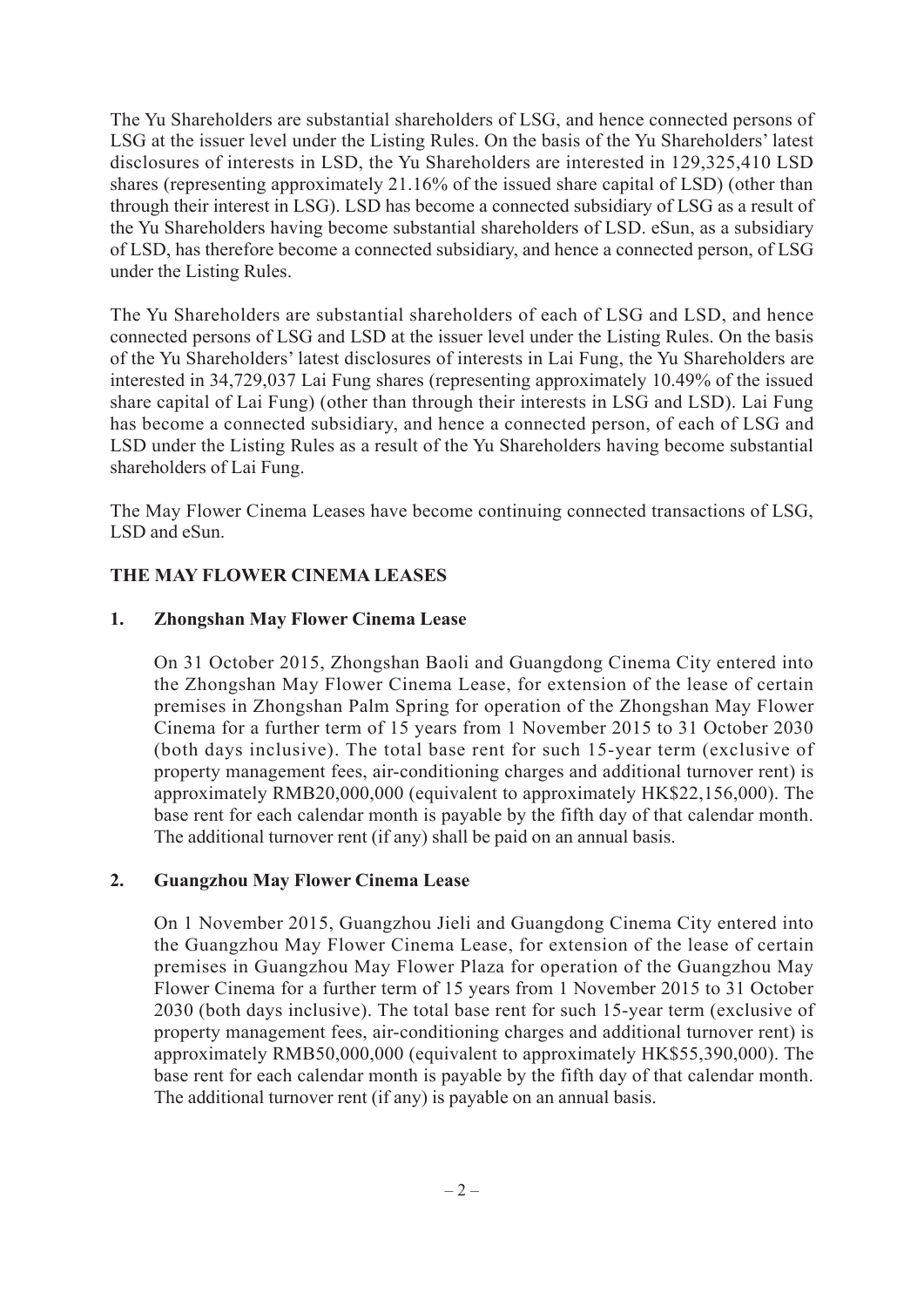The amounts payable under each May Flower Cinema Lease comprise base rent and other fees (including property management fees and any additional turnover rent). Such amounts were determined after arm's length negotiations between the parties to that May Flower Cinema Lease, having taken into consideration the prevailing market rent in Guangzhou or, as the case may be, Zhongshan according to the valuations by independent professional property valuers at the time when that May Flower Cinema Lease was entered into.

## **CONTINUING CONNECTED TRANSACTIONS**

As explained above, the May Flower Cinema Leases have become continuing connected transactions of LSG, LSD and eSun.

Since eSun was already a substantial shareholder of Lai Fung at the time of the entry into of the May Flower Cinema Leases, the May Flower Cinema Leases already constituted continuing connected transactions of Lai Fung, and Lai Fung already complied with the applicable requirements under Chapter 14A of the Listing Rules when they were entered into pursuant to the Memorandum of Agreement. While eSun has ceased to be a substantial shareholder of Lai Fung, it remains a connected person of Lai Fung because it is a subsidiary of LSD, which is a controlling shareholder of Lai Fung. The May Flower Cinema Leases therefore remain continuing connected transactions of Lai Fung.

The May Flower Cinema Leases were entered into pursuant to the Memorandum of Agreement, the term of which expired on 31 July 2020. Notwithstanding the expiry of the term of the Memorandum of Agreement, each May Flower Cinema Lease will continue for the remainder of its term.

#### **Right-of-use Asset**

Pursuant to HKFRS 16, which became effective for the Lai Sun Group from 1 August 2019, the eSun Group has recognised a right-of-use asset in respect of the May Flower Cinema Leases, which is measured at the present value of the total base rent payable in the remainder of the term of each May Flower Cinema Lease, discounted using an incremental borrowing rate and is depreciated over the remainder of the term. The aggregate amount of such rightof-use assets as at 1 August 2020 is expected to be approximately HK\$37,300,000.

#### **Annual Caps for LSG, LSD and eSun**

The amounts payable by the lessee other than the base rent (such as the property management fees and any additional turnover rent) under each May Flower Cinema Lease are recorded as expenses incurred over the remainder of the term of that May Flower Cinema Lease. Such amounts are subject to an annual cap of RMB6,000,000 (equivalent to approximately HK\$6,647,000) for each of LSG, LSD and eSun for each of the ten financial years ending 31 July 2030 and an annual cap of RMB1,500,000 (equivalent to approximately HK\$1,662,000) for the financial year ending 31 July 2031. Such annual caps are determined by reference to the terms of the May Flower Cinema Leases, taking into account the expected box office performances of Zhongshan May Flower Cinema and Guangzhou May Flower Cinema in coming years.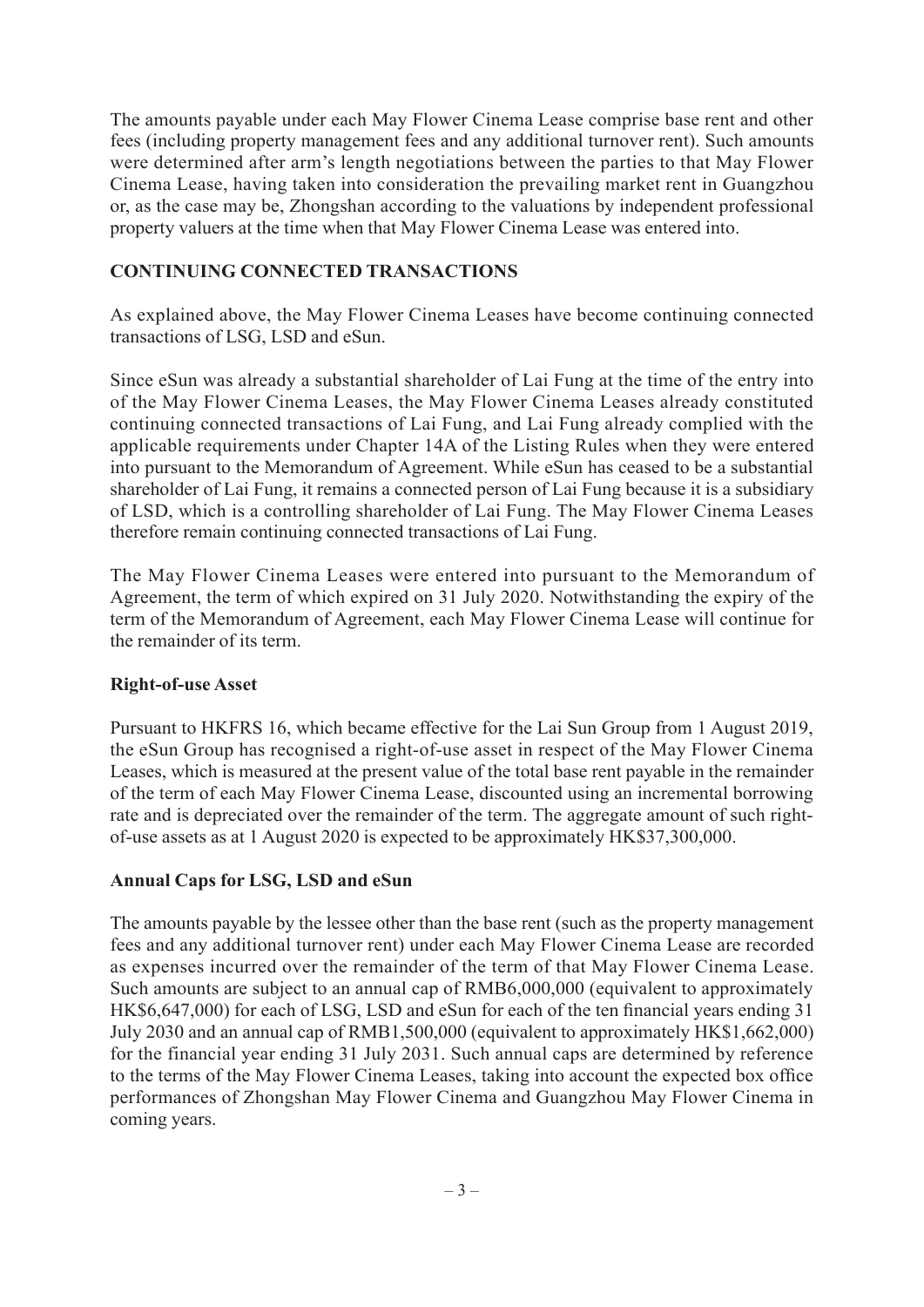# **Annual Caps for LSG and Lai Fung**

The rental and other amounts (including the property management fees and any additional turnover rent) payable to the lessors under the May Flower Cinema Leases are subject to an annual cap of RMB9,000,000 (equivalent to approximately HK\$9,970,000) for each of LSG and Lai Fung for each of the ten financial years ending 31 July 2030 and an annual cap of RMB3,000,000 (equivalent to approximately HK\$3,323,000) for the financial year ending 31 July 2031. Such annual caps are determined by reference to the terms of the May Flower Cinema Leases, taking into account the expected box office performances of Zhongshan May Flower Cinema and Guangzhou May Flower Cinema in coming years.

# **Listing Rules Implications**

As the highest of the applicable percentage ratios for each of Lai Fung, eSun, LSD and LSG in respect of its annual caps and, in the case of eSun, LSD and LSG, in respect of the above right-of-use asset value for the May Flower Cinema Leases is more than 0.1% but less than 5%, the May Flower Cinema Leases and such annual caps of Lai Fung are subject to the reporting, announcement and annual review requirements but are exempt from the circular and shareholders' approval requirements under Chapter 14A of the Listing Rules for Lai Fung.

LSG, LSD, eSun and Lai Fung will comply with the requirements under Chapter 14A of the Listing Rules if any of the above annual caps is exceeded, or when the May Flower Cinema Leases are renewed or when their terms are varied.

#### **OPINION OF INDEPENDENT FINANCIAL ADVISER**

Since the duration of the May Flower Cinema Leases exceeds three years, an independent financial adviser is required under Rule 14A.52 of the Listing Rules to be appointed to explain why the duration of the May Flower Cinema Leases requires a period longer than three years and to confirm that it is normal business practice for agreements of this type (being cinema leases and licences) to be of such duration. Opus Capital was appointed by Lai Fung before its entering into the May Flower Cinema Leases as the independent financial adviser to the Board of Lai Fung for such purpose.

In assessing the reasons for the duration of the May Flower Cinema Leases to be longer than three years and to confirm that it was normal business practice for agreements of this type to be of such duration, Opus Capital has considered the following factors:

- (i) a longer lease tenure will enable the Lai Fung Group to have a stable source of rental income; and
- (ii) the lease tenure is in line with common practice of long tenure for cinema operators with leasing floor spaces in shopping malls for their cinema operations as evidenced by market comparables of leasing transaction in the PRC entered by companies listed or proposed to be listed on the Stock Exchange and the Shenzhen Stock Exchange.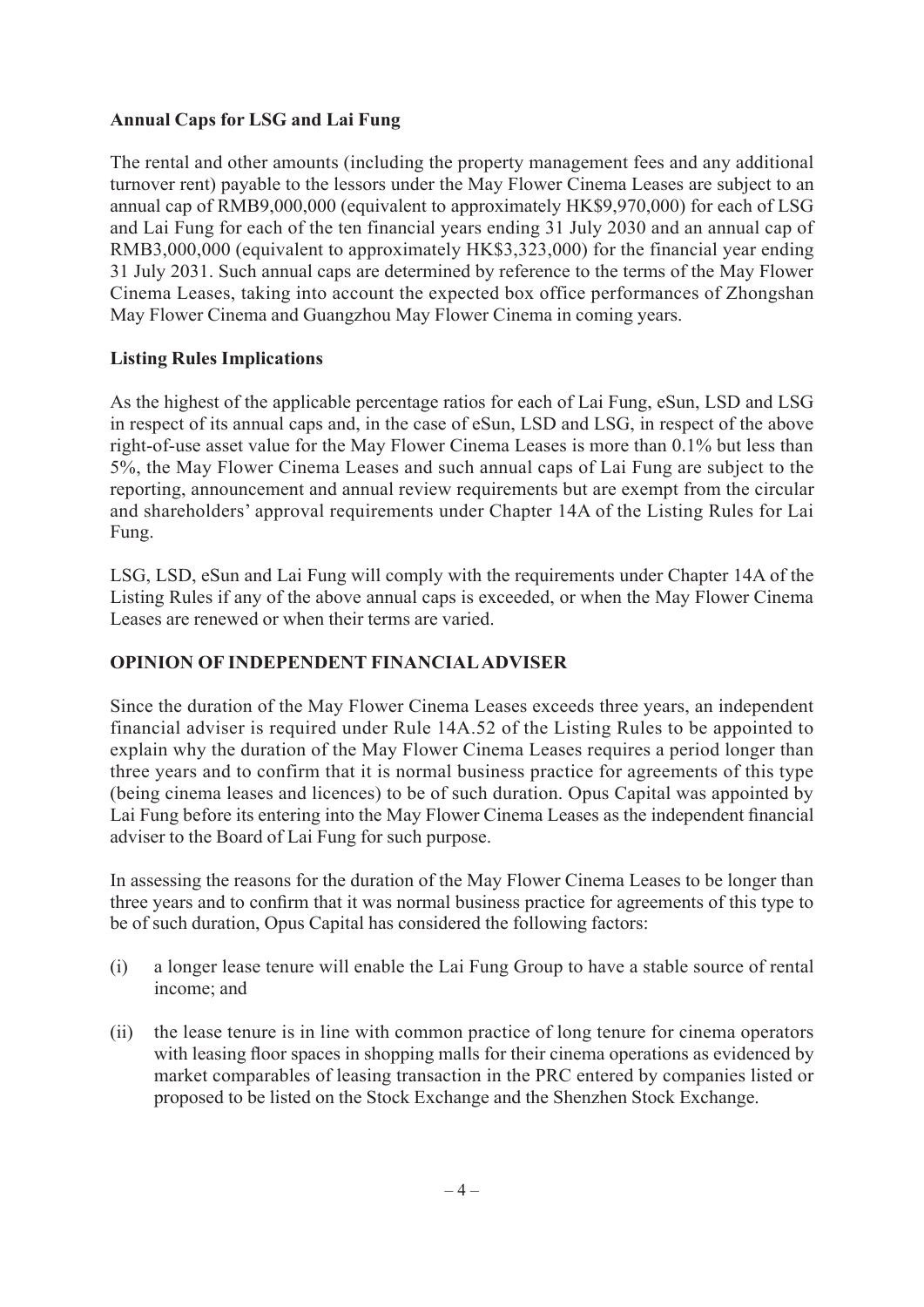Taking into account the above factors, Opus Capital was of the view that the duration of the May Flower Cinema Leases, which was longer than three years, was required and it was normal business practice for the May Flower Cinema Leases to be of such duration.

#### **REASONS FOR AND BENEFITS OF ENTERING INTO THE MAY FLOWER CINEMA LEASES**

Zhongshan Palm Spring is a residential-cum-commercial project developed by the Lai Fung Group, comprising of high-rise residential towers, townhouses and commercial blocks. Guangzhou May Flower Plaza is a prime commercial property situated at Zhongshanwu Road, Yuexiu District directly above the Gongyuanqian Metro Station in Guangzhou, the interchange station of Guangzhou Subway Lines No. 1 and 2. The eSun Group considered Zhongshan Palm Spring and Guangzhou May Flower Plaza provide convenient transportation network and readily available customer bases and are well-suited for its cinema operation. The entering into of the May Flower Cinema Leases, which is on normal commercial terms, enables the eSun Group to secure sizable spaces in suitable locations in Guangzhou and Zhongshan for a reasonably long period of time for its cinema businesses in the PRC.

The directors (including the independent non-executive directors) of each of LSG, LSD and eSun believe that the May Flower Cinema Leases are (i) in the ordinary and usual course of business of its group; (ii) on normal commercial terms; and (iii) on terms that are fair and reasonable and in the interests of his/her company and its shareholders as a whole.

The Lai Fung Group considers that the leasing of the relevant premises under the May Flower Cinema Leases to the eSun Group is conducted in the Lai Fung Group's ordinary and usual course of business. The Lai Fung Group will obtain stable and sustainable rental income at market rates from the eSun Group pursuant to the May Flower Cinema Leases and the Lai Fung Group would be able to leverage the eSun Group's expertise in operating and managing cinemas in Hong Kong and the PRC to increase footfall to Zhongshan Palm Spring and Guangzhou May Flower Plaza.

The directors (including the independent non-executive directors) of each of LSG and Lai Fung believe that the May Flower Cinema Leases are (i) in the ordinary and usual course of business of its group; (ii) on normal commercial terms; and (iii) on terms that are fair and reasonable and in the interests of his/her company and its shareholders as a whole.

None of the directors of LSG, LSD, eSun or Lai Fung had any material interest in the May Flower Cinema Leases at the time they were entered into.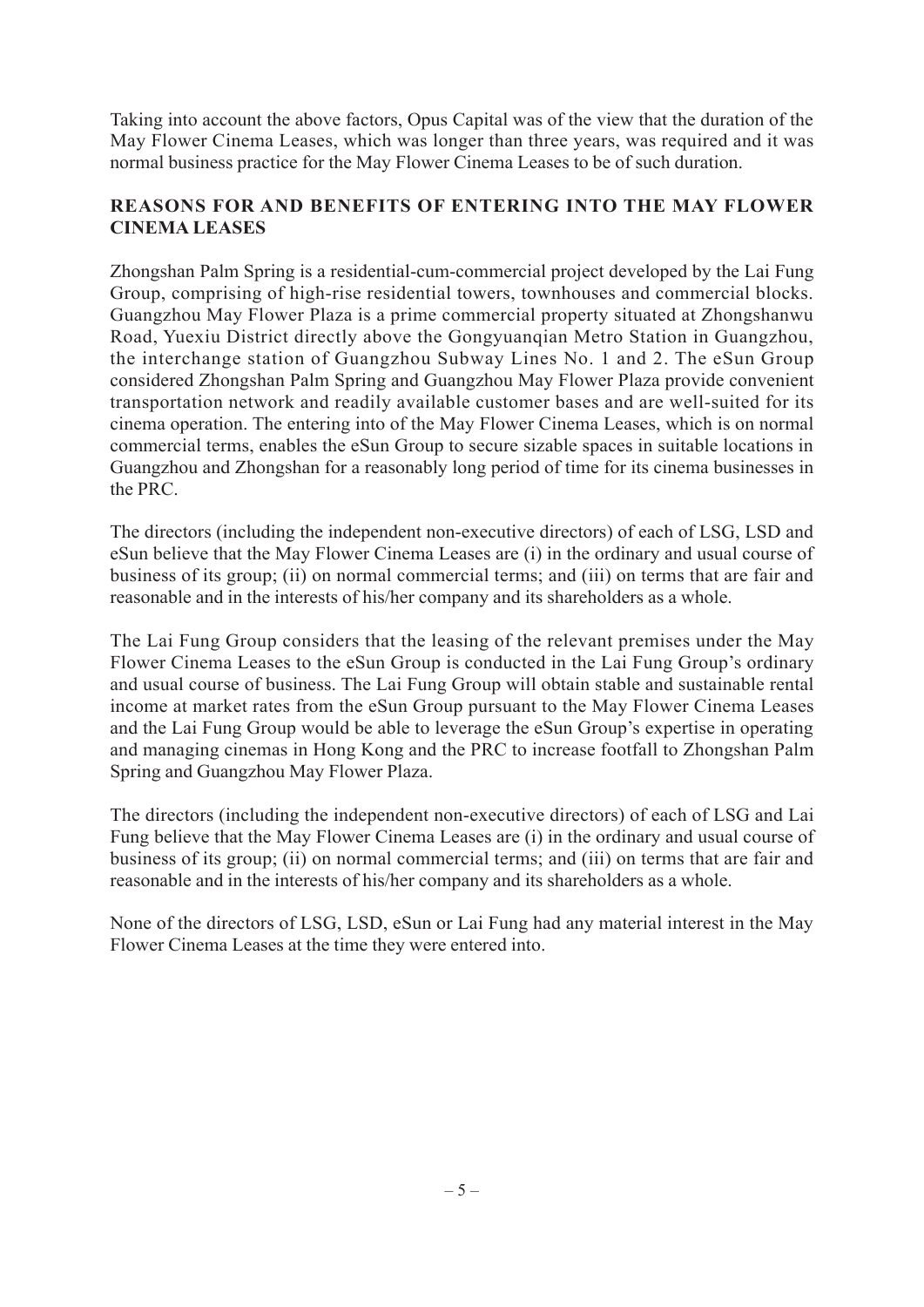# **GENERAL**

LSG is a company incorporated in Hong Kong with limited liability, the issued shares of which are listed and traded on the Main Board of the Stock Exchange. The principal activities of the LSG Group include property investment, property development, investment in and operation of hotels and restaurants, media and entertainment, music production and distribution, films, video format products and television programmes production and distribution, cinema operation, cultural, leisure, entertainment and related facilities and investment holding. LSG owns approximately 56.22% of the total issued shares of LSD as at the date of this joint announcement. LSG's ultimate controlling shareholder is Dr. Peter Lam.

LSD is a company incorporated in Hong Kong with limited liability, the issued shares of which are listed and traded on the Main Board of the Stock Exchange. The principal activities of the LSD Group include property investment, property development, investment in and operation of hotels and restaurants, media and entertainment, music production and distribution, films, video format products and television programmes production and distribution, cinema operation, cultural, leisure, entertainment and related facilities and investment holding. LSD owns approximately 74.62% of the total issued shares of eSun and 54.56% of the total issued shares of Lai Fung as at the date of this joint announcement. LSD's ultimate controlling shareholder is Dr. Peter Lam.

eSun is an exempted company incorporated in Bermuda with limited liability, the issued shares of which are listed and traded on the Main Board of the Stock Exchange. eSun acts as an investment holding company and the principal activities of its subsidiaries include the development, operation of and investment in media and entertainment, music production and distribution, the investment in and production and distribution of television programmes, films and video format products and cinema operation.

Lai Fung is an exempted company incorporated in the Cayman Islands with limited liability, the issued shares of which are listed and traded on the Main Board of the Stock Exchange. The principal activities of the Lai Fung Group include property development for sale, property investment, and development and operation of and investment in cultural, leisure, entertainment and related facilities in the PRC.

# **DEFINITIONS**

In this joint announcement, unless the context otherwise requires, the terms below have the following meanings:

| "Board"                    | the board of directors;                                                                                                                             |
|----------------------------|-----------------------------------------------------------------------------------------------------------------------------------------------------|
| "connected person"         | has the meaning ascribed to it under the Listing Rules;                                                                                             |
| "connected subsidiary"     | has the meaning ascribed to it under the Listing Rules;                                                                                             |
| "disclosures of interests" | the disclosures of interests pursuant to Part XV of the<br>Securities and Futures Ordinance (Chapter 571 of the<br>Laws of Hong Kong) or otherwise; |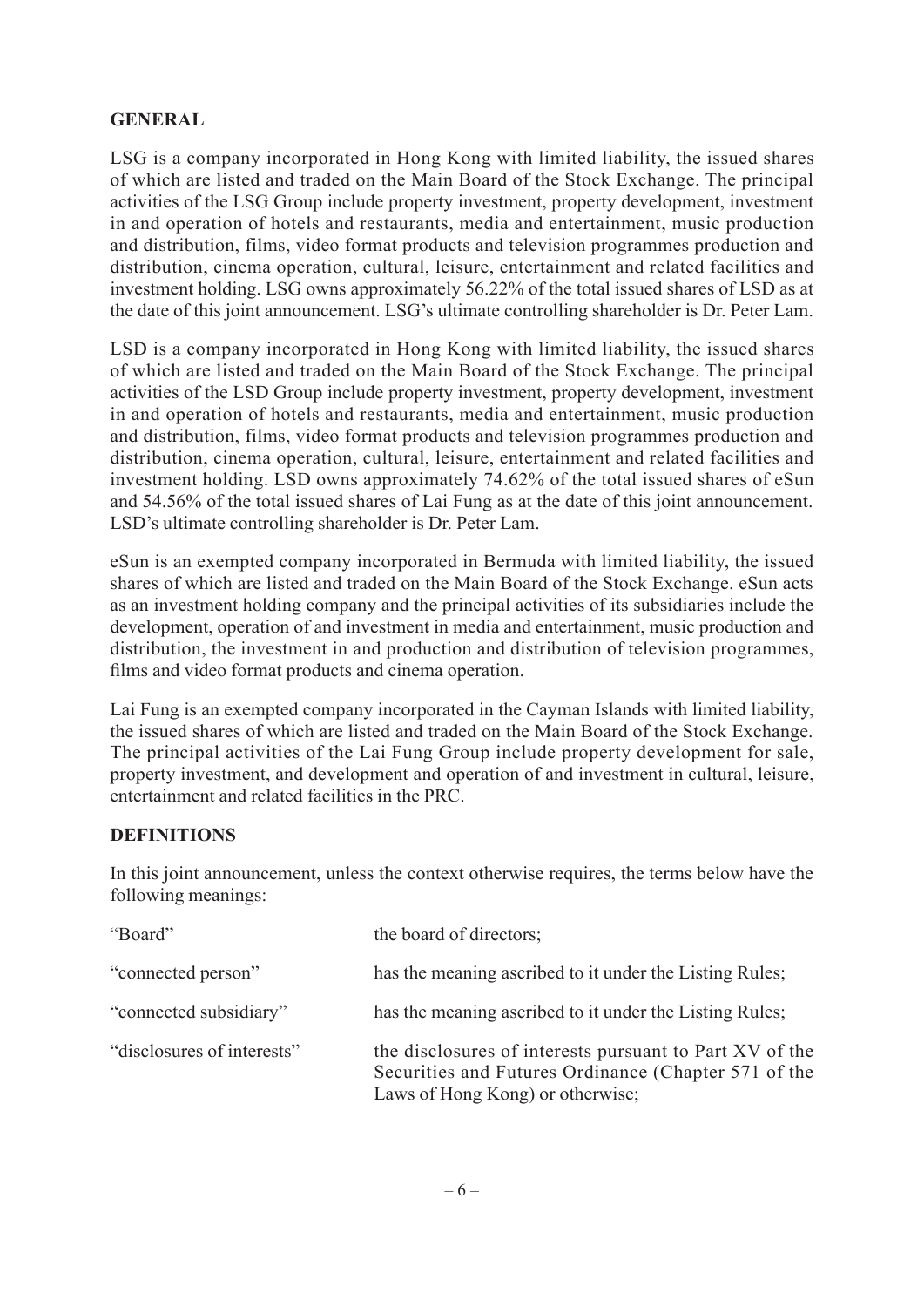| "Dr. Peter Lam"                        | Dr. Lam Kin Ngok, Peter, the ultimate controlling<br>shareholder of LSG and LSD, a deputy chairman and an<br>executive director of LSG, the chairman and an executive<br>director of LSD, and the chairman and an executive<br>director of MAGHL;                                 |
|----------------------------------------|-----------------------------------------------------------------------------------------------------------------------------------------------------------------------------------------------------------------------------------------------------------------------------------|
| "eSun"                                 | eSun Holdings Limited (豐德麗控股有限公司), an<br>exempted company incorporated in Bermuda with limited<br>liability, the issued shares of which are listed and traded<br>on the Main Board of the Stock Exchange (Stock Code:<br>571);                                                    |
| "eSun Group"                           | eSun and its subsidiaries;                                                                                                                                                                                                                                                        |
| "Guangdong Cinema City"                | 廣東五月花電影城有限公司 (Guangdong May Flower<br>Cinema City Company Limited*), a company incorporated<br>in the PRC and an indirect wholly-owned subsidiary of<br>eSun;                                                                                                                     |
| "Guangzhou May Flower<br>Cinema Lease" | the agreement dated 1 November 2015 entered into<br>between Guangdong Cinema City and Guangzhou Jieli<br>in relation to the lease of certain premises located on the<br>6 <sup>th</sup> Floor, May Flower Plaza, No. 68 Zhongshanwu Road,<br>Yuexiu District, Guangzhou, the PRC; |
| "Guangzhou Jieli"                      | 廣州捷麗置業有限公司 (Guangzhou Jieli Real Estate<br>Company Limited*), a company incorporated in the PRC<br>and a wholly-owned subsidiary of Lai Fung;                                                                                                                                     |
| "HKFRS 16"                             | Hong Kong Financial Reporting Standard 16 "Leases"<br>issued by the Hong Kong Institute of Certified Public<br>Accountants;                                                                                                                                                       |
| "HK\$"                                 | Hong Kong dollars, the lawful currency of Hong Kong;                                                                                                                                                                                                                              |
| "Hong Kong"                            | the Hong Kong Special Administrative Region of the<br>PRC:                                                                                                                                                                                                                        |
| "Lai Fung"                             | Lai Fung Holdings Limited (麗豐控股有限公司), an<br>exempted company incorporated in the Cayman Islands<br>with limited liability, the issued shares of which are listed<br>and traded on the Main Board of the Stock Exchange<br>(Stock Code: 1125);                                     |
| "Lai Fung Group"                       | Lai Fung and its subsidiaries;                                                                                                                                                                                                                                                    |
| "Lai Sun Group"                        | LSG, LSD, eSun, Lai Fung and MAGHL and their<br>respective subsidiaries;                                                                                                                                                                                                          |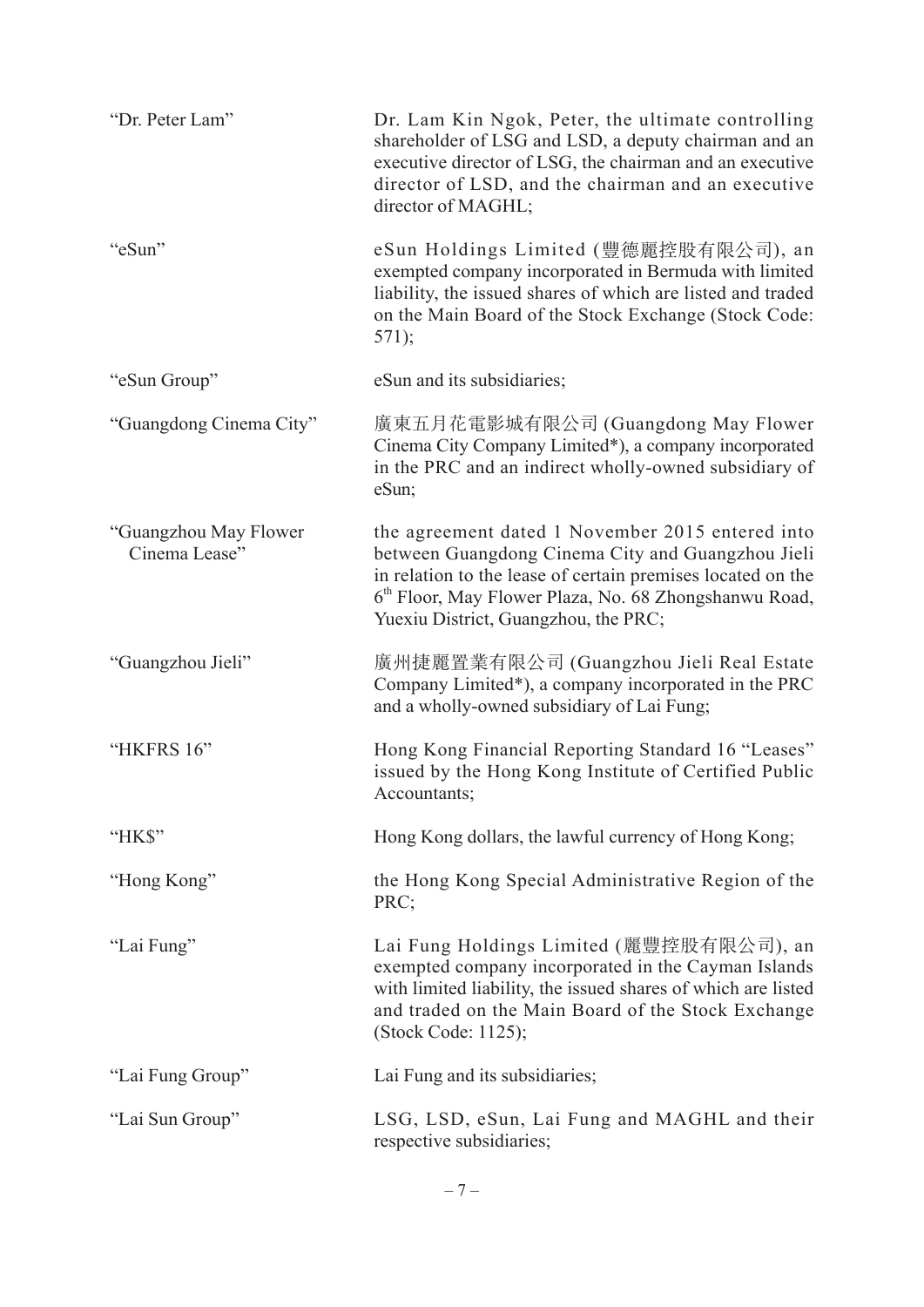| "Lai Sun Listcos"          | LSG, LSD, eSun, Lai Fung and MAGHL, being the listed<br>members of the Lai Sun Group;                                                                                                                                                                                                                                                                                                                                                                   |
|----------------------------|---------------------------------------------------------------------------------------------------------------------------------------------------------------------------------------------------------------------------------------------------------------------------------------------------------------------------------------------------------------------------------------------------------------------------------------------------------|
| "LF Offers"                | the conditional voluntary general cash offers made by The<br>Hongkong and Shanghai Banking Corporation Limited<br>on behalf of Holy Unicorn Limited, a wholly-owned<br>subsidiary of LSD, to acquire all of the issued shares of<br>Lai Fung (other than those already owned or agreed to<br>be acquired by LSD, Holy Unicorn Limited or the other<br>wholly-owned subsidiaries of LSD) and to cancel all the<br>outstanding share options of Lai Fung; |
| "Listing Rules"            | the Rules Governing the Listing of Securities on the Stock<br>Exchange;                                                                                                                                                                                                                                                                                                                                                                                 |
| "LSD"                      | Lai Sun Development Company Limited (麗新發展有<br>限公司), a company incorporated in Hong Kong with<br>limited liability, the issued shares of which are listed and<br>traded on the Main Board of the Stock Exchange (Stock<br>Code: 488);                                                                                                                                                                                                                    |
| "LSD Group"                | LSD and its subsidiaries (including, for the avoidance of<br>doubt, the eSun Group and the Lai Fung Group);                                                                                                                                                                                                                                                                                                                                             |
| "LSG"                      | Lai Sun Garment (International) Limited (麗新製衣國際<br>有限公司), a company incorporated in Hong Kong with<br>limited liability, the issued shares of which are listed and<br>traded on the Main Board of the Stock Exchange (Stock<br>Code: 191);                                                                                                                                                                                                              |
| "LSG Group"                | LSG and its subsidiaries (including, for the avoidance of<br>doubt, the LSD Group);                                                                                                                                                                                                                                                                                                                                                                     |
| "Macau"                    | the Macao Special Administrative Region of the PRC;                                                                                                                                                                                                                                                                                                                                                                                                     |
| "MAGHL"                    | Media Asia Group Holdings Limited (寰亞傳媒集團<br>有限公司), an exempted company incorporated in the<br>Cayman Islands and continued in Bermuda with limited<br>liability, the issued shares of which are listed and traded<br>on the GEM of the Stock Exchange (Stock Code: 8075);                                                                                                                                                                              |
| "May Flower Cinema Leases" | Zhongshan May Flower Cinema Lease and Guangzhou<br>May Flower Cinema Lease;                                                                                                                                                                                                                                                                                                                                                                             |
| "Memorandum of Agreement"  | the memorandum of agreement dated 24 May 2013<br>entered into between the Lai Sun Listcos for the letting<br>and/or licensing of premises (as renewed and amended);                                                                                                                                                                                                                                                                                     |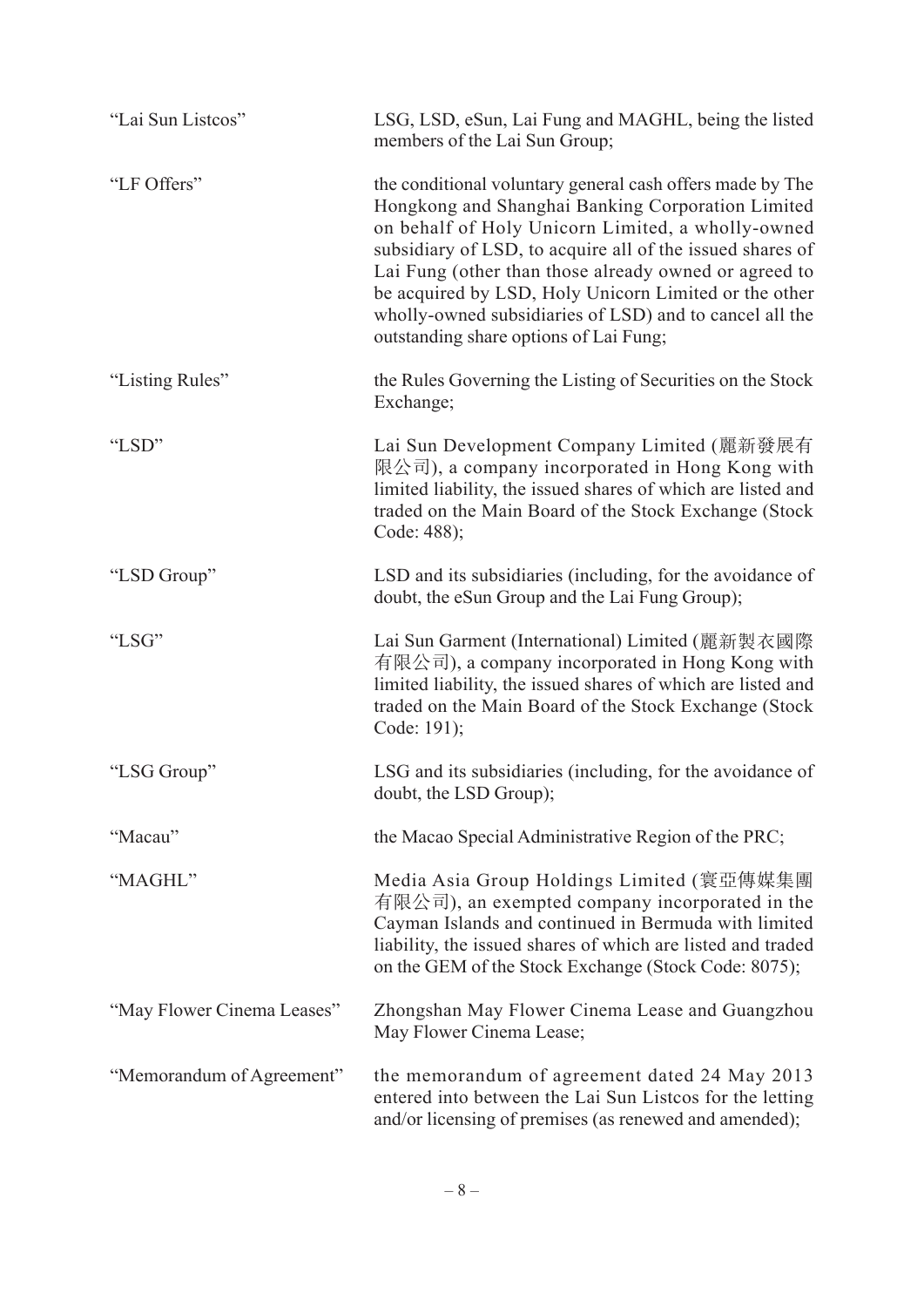| "Opus Capital"                         | Opus Capital Limited (創富融資有限公司), a<br>corporation licensed under the Securities and Futures<br>Ordinance (Chapter 571 of the Laws of Hong Kong)<br>to conduct Type 1 (dealing in securities) and Type 6<br>(advising on corporate finance) regulated activities and<br>appointed as the independent financial adviser to the<br>Board of Lai Fung; |
|----------------------------------------|----------------------------------------------------------------------------------------------------------------------------------------------------------------------------------------------------------------------------------------------------------------------------------------------------------------------------------------------------|
| "PRC"                                  | the People's Republic of China and for the purpose of this<br>joint announcement, excludes Hong Kong, Macau and<br>Taiwan;                                                                                                                                                                                                                         |
| "RMB"                                  | Renminbi, the lawful currency of the PRC;                                                                                                                                                                                                                                                                                                          |
| "Stock Exchange"                       | The Stock Exchange of Hong Kong Limited;                                                                                                                                                                                                                                                                                                           |
| "subsidiary(ies)"                      | has the meaning ascribed to it under the Listing Rules;                                                                                                                                                                                                                                                                                            |
| "Yu Shareholders"                      | Mr. Yu Cheuk Yi and Ms. Yu Siu Yuk;                                                                                                                                                                                                                                                                                                                |
| "Zhongshan Baoli"                      | 中山市寶麗房地產發展有限公司 (Zhongshan Baoli<br>Property Development Company Limited*), a company<br>incorporated in the PRC and a wholly-owned subsidiary<br>of Lai Fung;                                                                                                                                                                                      |
| "Zhongshan May Flower<br>Cinema Lease" | the agreement dated 31 October 2015 entered into<br>between Guangdong Cinema City and Zhongshan Baoli<br>in relation to the lease of portion of the $1st$ to $4th$ Floors of<br>Commercial Centre Tower 1, Palm Spring, No. 29 Kang<br>Jian Road, Western District, Zhongshan, Guangdong<br>Province, the PRC; and                                 |
| 440/2                                  | per cent.                                                                                                                                                                                                                                                                                                                                          |

*\* All the English translation of certain Chinese names or words in this joint announcement are included for information purpose only and should not be regarded as an official English translation of such Chinese names or words.*

By order of the Board By order of the Board **Lai Sun Garment (International) Limited Lai Sun Development Company Limited Chew Fook Aun Chew Fook Aun** *Executive Director and Deputy Chairman Executive Director and Deputy Chairman*

> **Lui Siu Tsuen, Richard Chew Fook Aun** *Executive Director and Chairman Chief Executive Officer*

Hong Kong, 31 July 2020

By order of the Board By order of the Board **eSun Holdings Limited Lai Fung Holdings Limited**